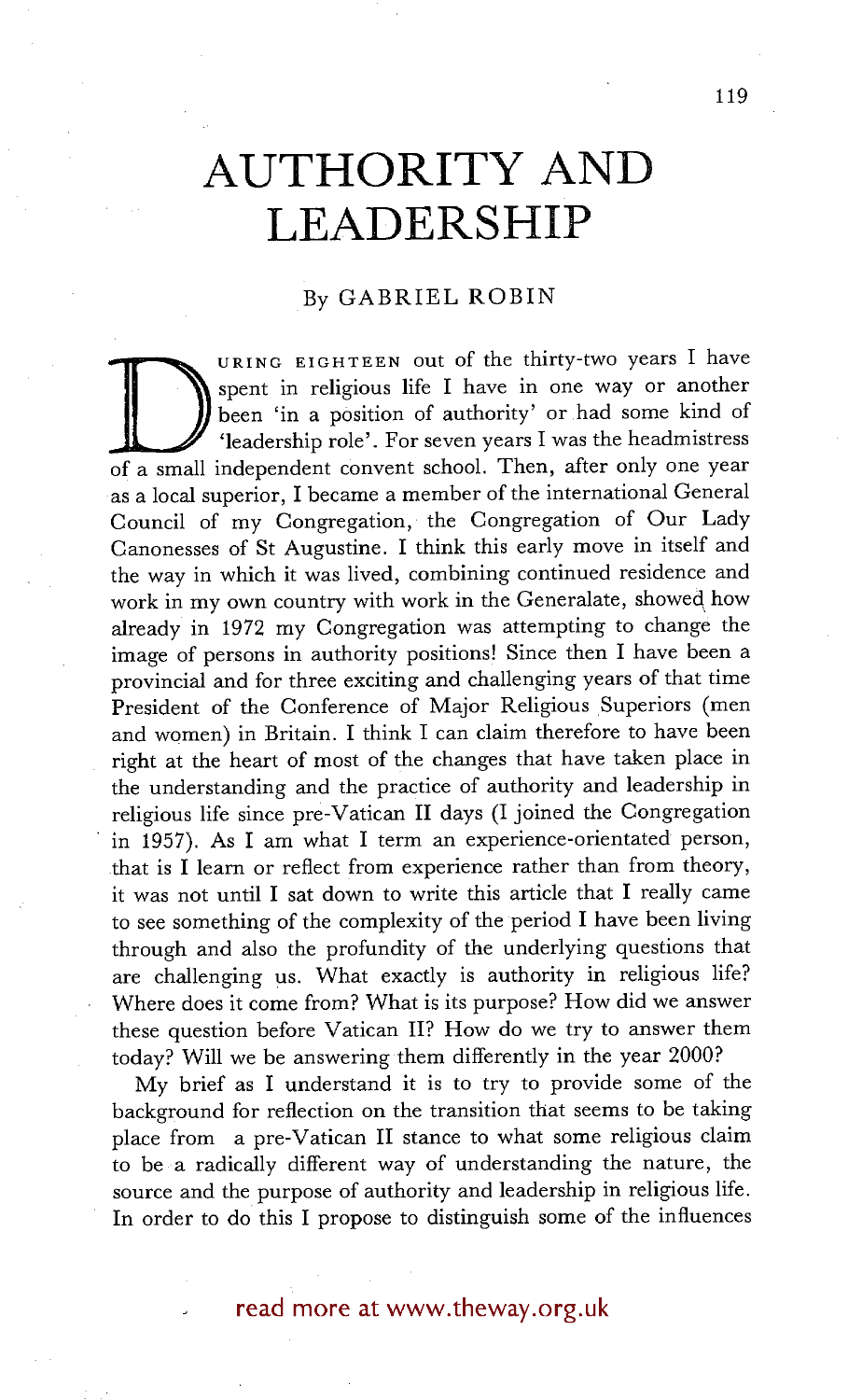that helped bring about changes in my own Congregation (these influences may not have the same emphases in Britain as in the United States, Latin America or elsewhere). I also want to raise some of the critical questions that are ,now facing us, and to find some way of discovering where men and women religious in this country, both contemplative, and apostolic, situate themselves in relation to these issues and, if there are differences between them, to ask to what they might be attributed.

## *Some influences for .change*

The documents of Vatican II and *Perfectae caritatis* were already in print and my Congregation was beginning to organize international meetings to prepare for the Special Chapter to be held in 1969. At this point, 'Paris '68' happened and some of our young French sisters were among the university students who had staged the revolution challenging all forms of authoritarianism if not authority itself. Their ideas rapidly inflamed the younger representatives who had come together from all parts of the Congregation. Only the British contingent felt a little out of its depth for it had not yet begun to question such issues as the way authority and obedience were being exercised, the simplistic manner in which the vow of celibacy was treated or the lack of attention paid to some of the more human and relational aspects of our lives. The superiors, though somewhat discomforted, did however pay attention to what was being said and in particular for the demand for more participation and more responsibility in the life of the Congregation. The immediate result was a Special General Chapter nearly twice as large as any previous ones and attended by a large representation of the younger age groups. Paris '68 had played its part in helping the Congregation realize one of the most important insights of Vatican II, namely that the Holy Spirit acts in and speaks through every person and therefore every member of the Congregation, and not just through certain designated persons.

The awakening of the Church in Latin America to the cause of the poor and the issue of justice also had a great impact on the authority structures of the Congregation. In the first place our Brazilian sisters threatened to leave the Congregation if we did not put an end to the categories of lay sister, tour sister and choir nun. Secondly, they required us to examine every aspect of our internal and external relations in terms of justice. We could not pretend to be working for justice among the poor and oppressed in Brazil if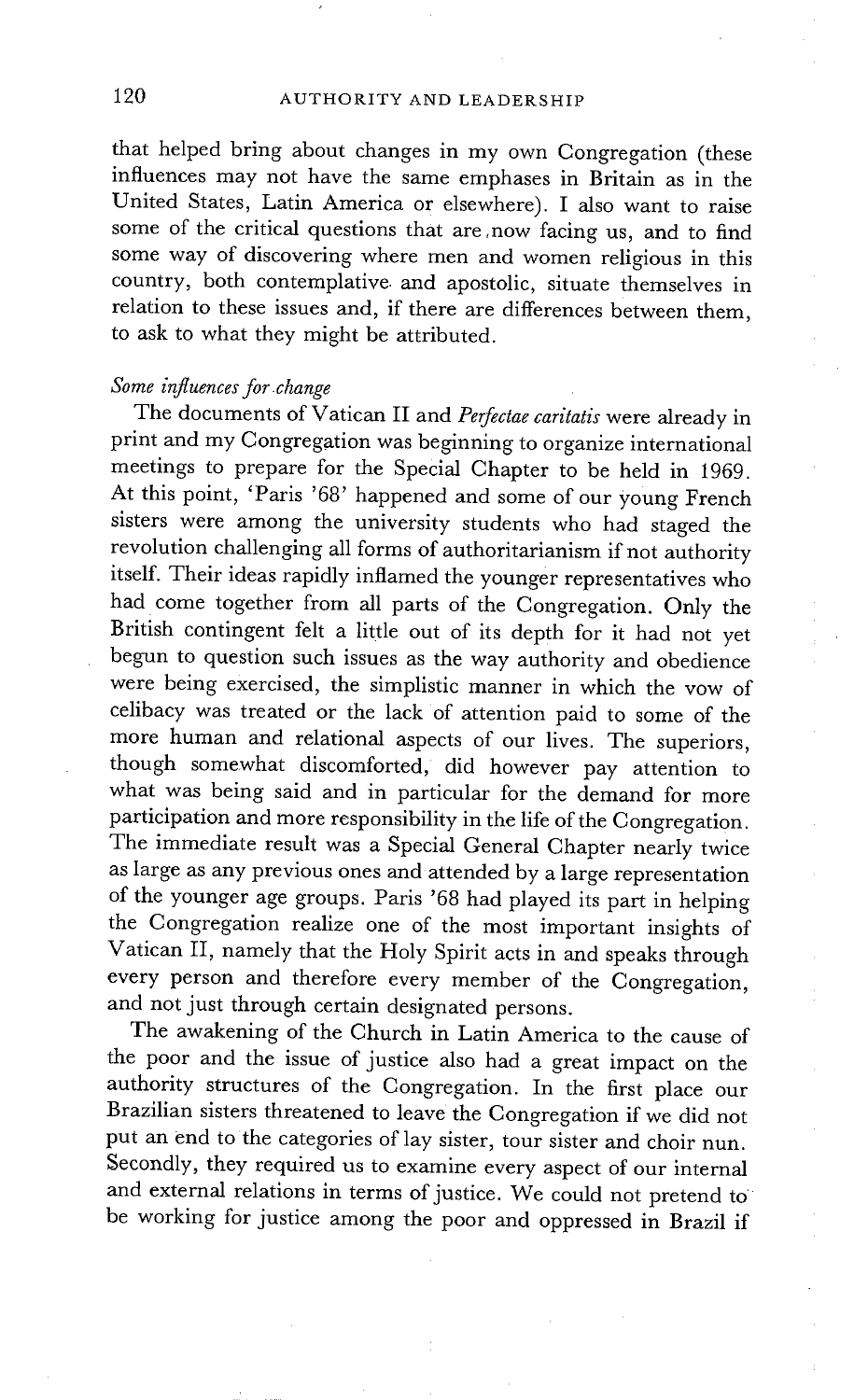we were living with injustice in our own communities. Again the British found their questionnaire, covering as it did every aspect of political, social and economic life as well as life within the congregation, somewhat daunting. In the 'early 70s, they had hardly moved out of the semi-enclosed monastic style of life the Congregation had been living for over three hundred years, and there was only one community living and working among the less privileged people in this country. Finally it was the realization of our Brazilian sisters that the needs of people were the governing factor in our choice of work and life-style that, as it were, turned our system of 'mediation' upside-down. God's will was not only being shown to us through our sisters in the community but more importantly through the situations of injustice and the deprivation of people of their most basic human rights. Response to this kind of need is, of course, the basis upon which most apostolic congregations were founded!

A few Congregations in this country with large numbers of American members will claim that the feminist justice movements in the United States in the late 70s and early 80s have had a far greater impact on them in their thinking about authority and leadership than on those of us who have no American members. I think this is probably true, though the growing awareness in human consciousness of the place of the feminine is certainly beginning to make itself felt in Britain, both in individual religious congregations and on a national level too.

One last influence I would like to mention in this far from exhaustive list (I have chosen those which stand out for me personally) is that of the world of management and big business. None of us can help but be affected by the way large organizations and business companies have been forced to re-model their management structures and to involve people more effectively in responsibility and decision making. As with all secular models open to imitation, religious must needs be critical of what they adopt if they are to fulfil their prophetic role of challenging secular structures and if need be Church structures if these structures compromise kingdom values.

#### *Critical questions*

The changes in style of leadership after Vatican II happened with great rapidity. When I entered religious life the image of authority, religious or secular, was of awe-inspiring figures to be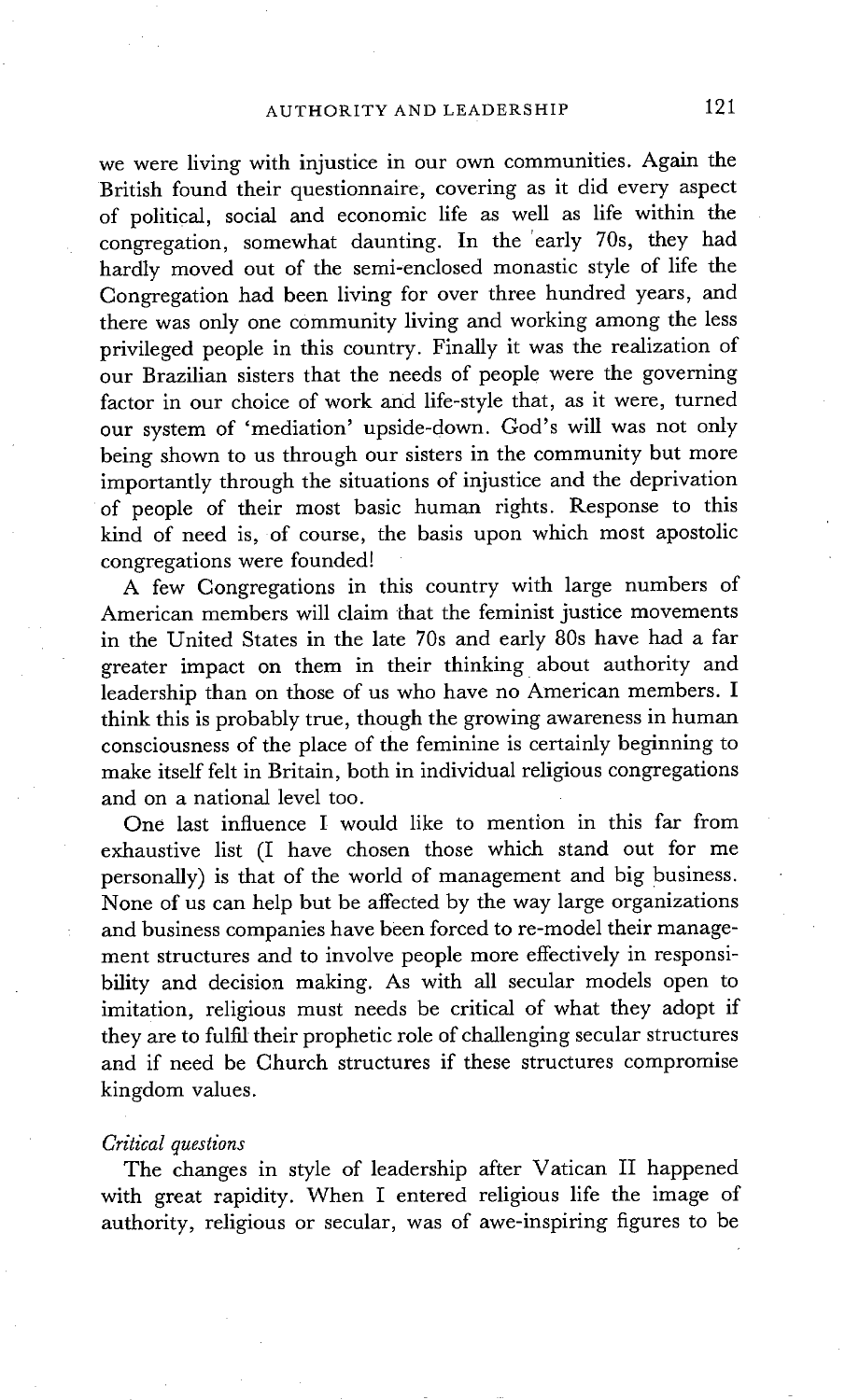revered at all times (they could never do anything wrong!). However kind and maternal these women could be, the very words we used to describe them, such as 'powerful', 'strong', 'forceful', and even 'she was a real battleaxe', kindly meant of course, would not be words we would normally associate with women, our own mothers for instance, even though we did not question this at the time. The difference in status between subject and superior was accentuated even more by the aura and trappings of power with which she was surrounded. We should not underestimate the sudden loss of identity and role confusion experienced by many superiors in the immediate post-Vatican II period. In a discussion at one General Chapter about whether she was to be called a 'sister-in-charge', 'une responsable' or even 'a moderator' an English sister caused a great deal of hilarity when she suggested that 'queen' might be the appropriate terminology as she was obviously 'an authority figure with no power'. The discussion that produced this kind of seemingly light-hearted remark was the beginning of a whole series of questions about which styles of leadership would be appropriate to the awakening desire for coresponsibility both in community life and in the renewed formulation of the Congregation's apostolic project.

What were the skills required to enable people to discern their personal apostolic call within the Congregation's total apostolic project? What were the skills which would enable a community to be consulted or to contribute to or to arrive at consensus decisions? Should superiors adopt a directive or non-directive approach? Should there be superiors at all (at local level, in small communities at least)? What are the dynamics if there is a superior in a small community where members cannot shed overnight either their former image of a superior or in some cases their old expectations? What are the risks if there is no superior, for example, of the emergence of the most powerful person in the group as the leader? In other words what is power? What is authority? Is there a distinction between the two? Much has been written in answer to these questions and I do not propose to add anything here except to say first that the order in which they are listed indicates some progression in our thinking and secondly that after many years of confusion and even abdication from 'authority roles' certain clear distinctions are emerging which are important for our present discussion. One example is the distinction between the personal power every human being necessarily possesses and authority which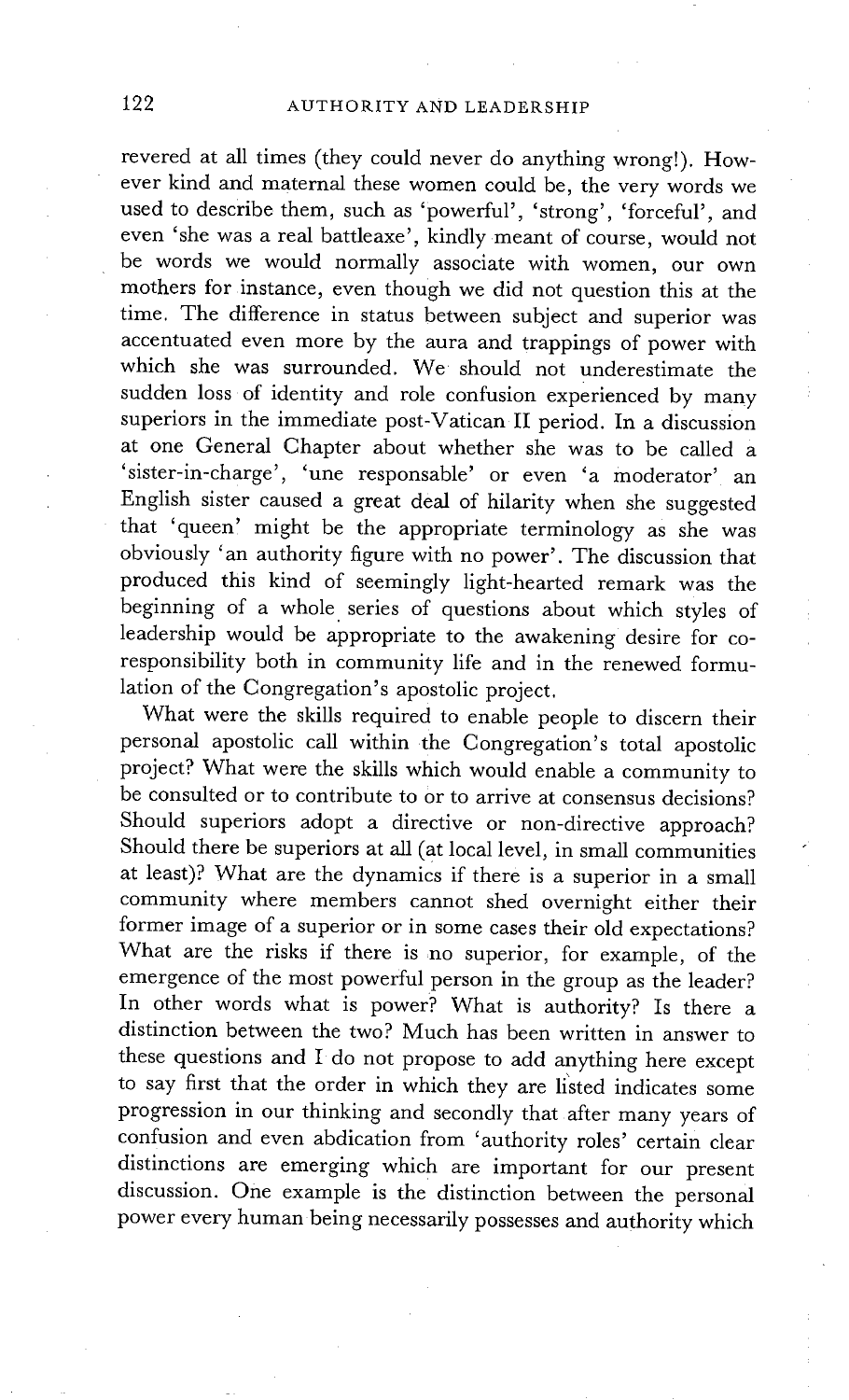is not necessarily given. Personal power is the power of one's own personality consciously or unconsciously to affect other people, to influence decisions, to change the course of events, a power which risks becoming manipulation the more unconscious or unaware of it the person using it happens to be.

When a group of people recognize that the quality of a particular person's power is going to enable the group to achieve its objectives and the group chooses to give that person this role or ask of him or her this particular service, that person's power becomes a 'legitimized' power or 'authority' within that group. This basic definition leads on to another distinction that women religious have been grappling with during this last decade, namely what differentiates the concept of 'personal authority' from 'shared authority'?

In the case of personal authority the source of authority is held to be God, it is received through the Church by way of the ratification of C'onstitutions and the presence of bishops at the election of a superior general and it is handed down to superiors. In the case of shared authority it is held that each person has an inalienable responsibility for his or her own life and his or her own part in the Church and if a person joins a religious community he or she is equally responsible with every other member for the common project of that community. The concept of shared auth-Ority is a consequence of this shared responsibility and so the community is held to be the source of authority. In the case of personal authority, authority is normally held to be delegated; with shared authority the community would normally choose or elect persons to fill authority positions. In the case of personal authority there is consultation in decision making; with shared authority decisions are made with rather than for the persons involved and as far as possible by consensus agreement.

In the case of personal authority the mediations in order of importance are usually: canon law and the legitimate authority of the Church, the legitimate authority of the congregation, the community as a group and finally the voice of those whom we are called to serve in the Church or the world. In the case of shared authority the mediations are: God speaking to us through the gospel, through the needs of the world and especially of the poor, through the Church, through the community, through those who have been entrusted by the community with authority to facilitate discernment and decision-making in accordance with the agreed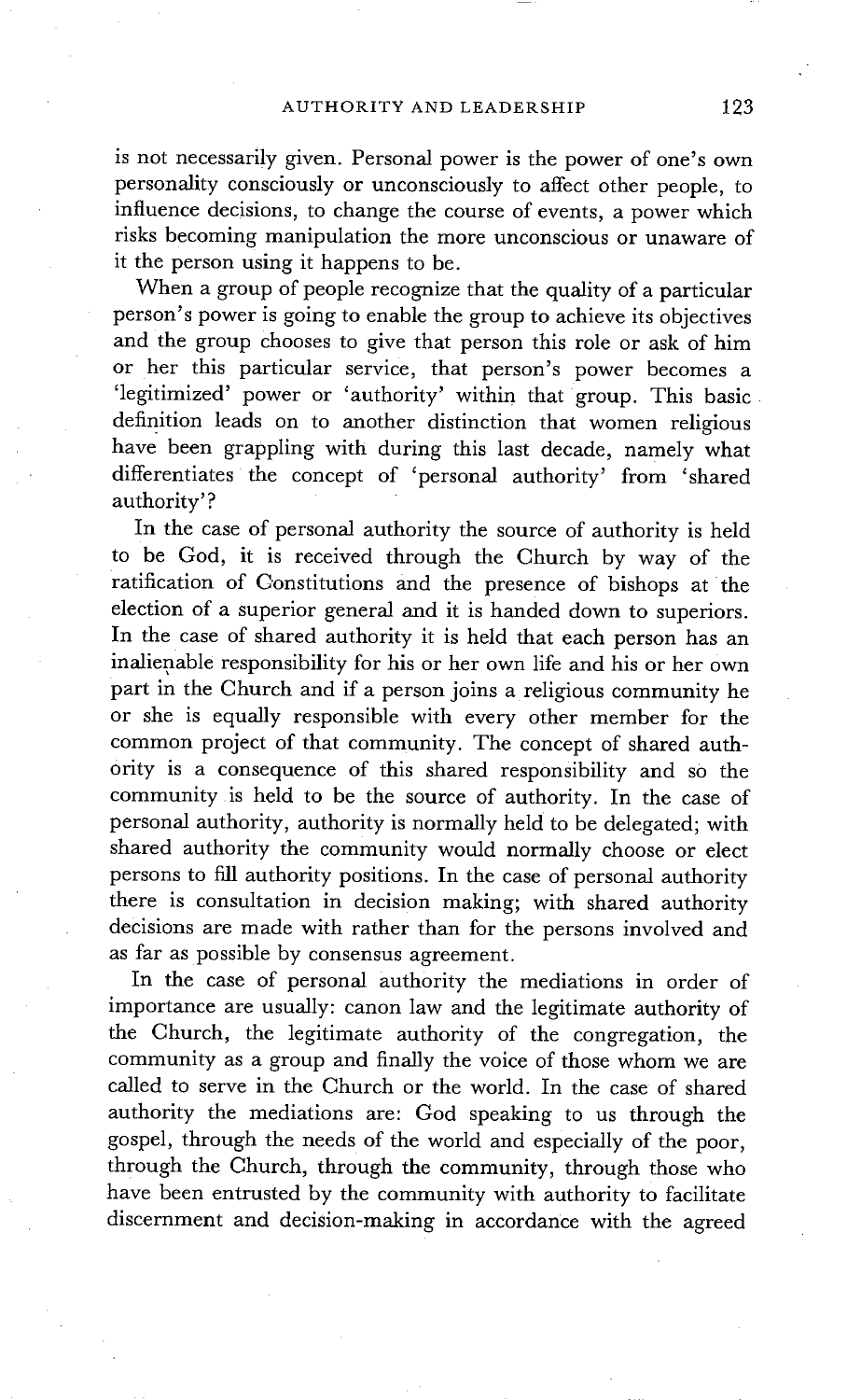project of the congregation.1 To put the superior at the end of this mediation may seem somewhat unexpected but this reflects the reality of the changed role of the superior which many congregations are experiencing today. Most congregations will recognize where they stand in relation to these two concepts of authority and that in reality these distinctions are by no means clear-cut.

These ideas were further clarified for me in Sandra Schneiders' book *New Wineskins, 2* where she compares the model of authority in religious life which she claims many religious communities of women and some of men have abandoned with the model of authority toward which they are moving. She names the model 'hierarchical' if authority is thought to be somehow God's authority communicated directly to the superior and exercised as a personal possession in regard to those who do not share in God's authority but submit to it. The model is 'participative' if the authority is thought to be the community's authority (divine or human in its source) which the community chooses to exercise through one or many of its members. Underlying the hierarchical model are the beliefs that all legitimate authority comes from God and that those who share in this divine authority are in a superior position to • those over whom they exercise it. Underlying the participative model are the beliefs that all are intrinsically equal and that 'if for the good of all someone is given a position of authority it is provisional, temporary, limited in scope, functional and nonsacralised. The person is first among equals in a particular domain of community life but not the representative of God to others in an exclusive sense' and the others 'never abdicate personal responsibility either for themselves and their own actions or for the group as a whole'.

I would question how far we can go with this kind of analysis without the risk of losing the essence of the mystery that religious life is in the Church; it is not simply an organization like any other. I would also question whether the historical development of the different contemplative and apostolic traditions actually lends credence to such clear cut distinctions or to there being a progressive move from one model to the other. Lastly I would question whether the British reality actually corresponds to the American if, as may be possible, Sandra Schneiders is basing her reflections more on what is happening in religious life in the States than elsewhere.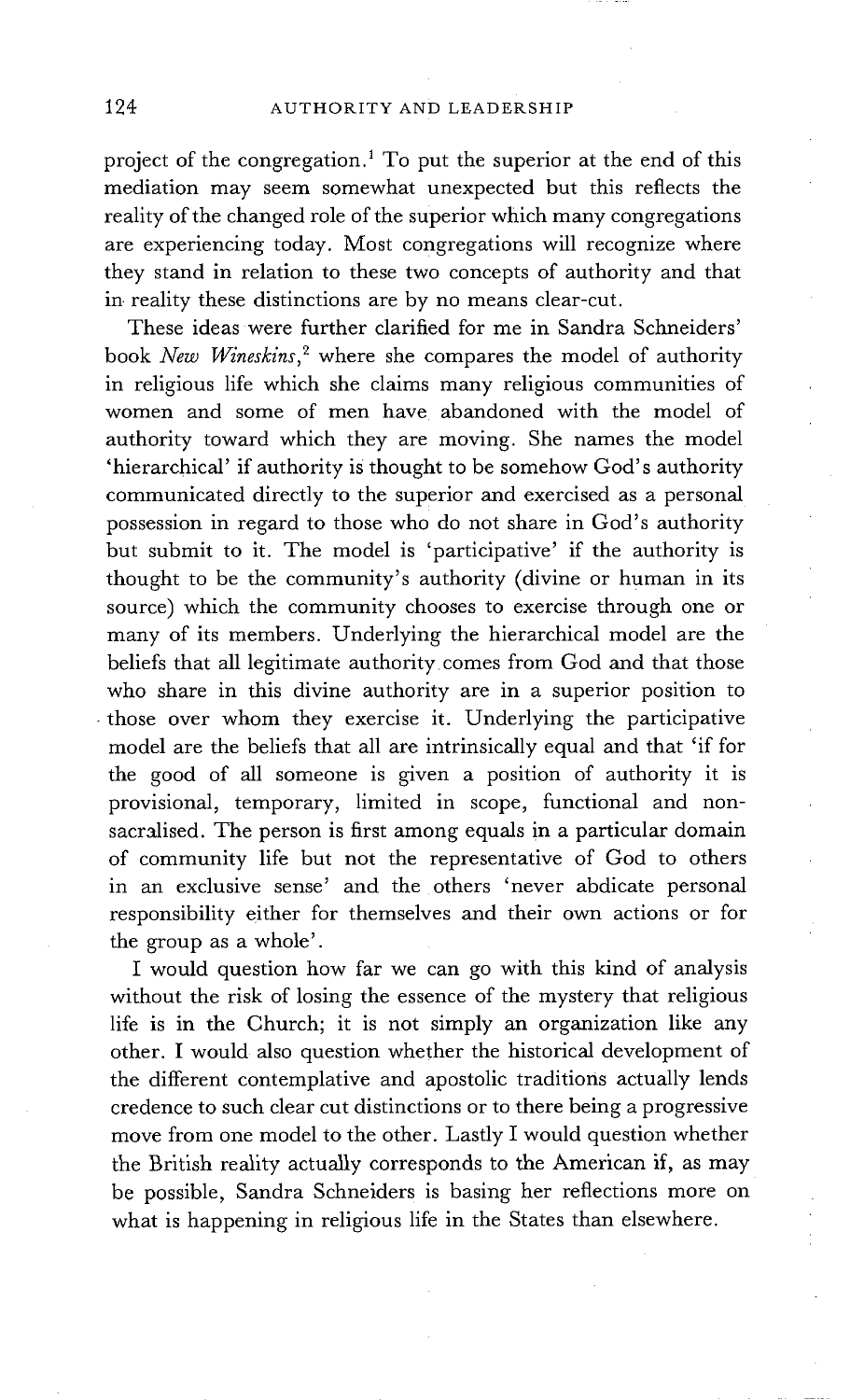#### *Field survey: in search of answers*

It was as this point that I decided that the only way to find answers to these questions was to conduct a small field experiment. As I could not handle all the material that would have come to me had I approached every religious institute in England and Wales, my sample was limited to forty-two. The principle of selection was to obtain a balance of contemplative and apostolic, women and men (lay and clerical), as far as possible in the same proportion as these different categories exist in this country, and to make sure that all the main spiritualities were represented.

From almost every reply it came across clearly and unambiguously that religious in Britain take as basic and axiomatic the principle that God is the source of all authority and all power, just as he is the source of all being. Consequently religious, in common with all other Christians, are committed to seeking and obeying God's will through the mediations appropriate to their particular way of life. Most of the differences relate to the *manner* in which this authority is mediated and also to the *style* in which it is exercised.

To answer the query about whether the historical development of religious actually lends credence to such clear-cut distinctions as those made by Sandra Schneiders, I attempted to situate the different orders and institutes which replied to my questions, within a spectrum between the two models she describes. After reading through the forty-two replies. I reached these conclusions:

It would seem that nearest to the hierarchical model and corresponding to the personal authority model come the Jesuits, with their highly centralized and hierarchical authority structure. However, they acknowledge that there is a prior authority expressed in General Chapters. In answer to my question about whether they exercised collective responsibility they referred to discernment in common with an individual responsibility to fulfil the conditions of the discernment.

The very strong influence which the Jesuits have had on the majority of institutes founded to do good works and answer social needs has meant that inevitably the structures of these institutes have also been highly centralized and hierarchical. This was seen to be necessary both for the most effective deployment of their members and to preserve their unity.

Next come the men and women's monastic communities which follow the rule of St Benedict. For all Benedictines, the abbot or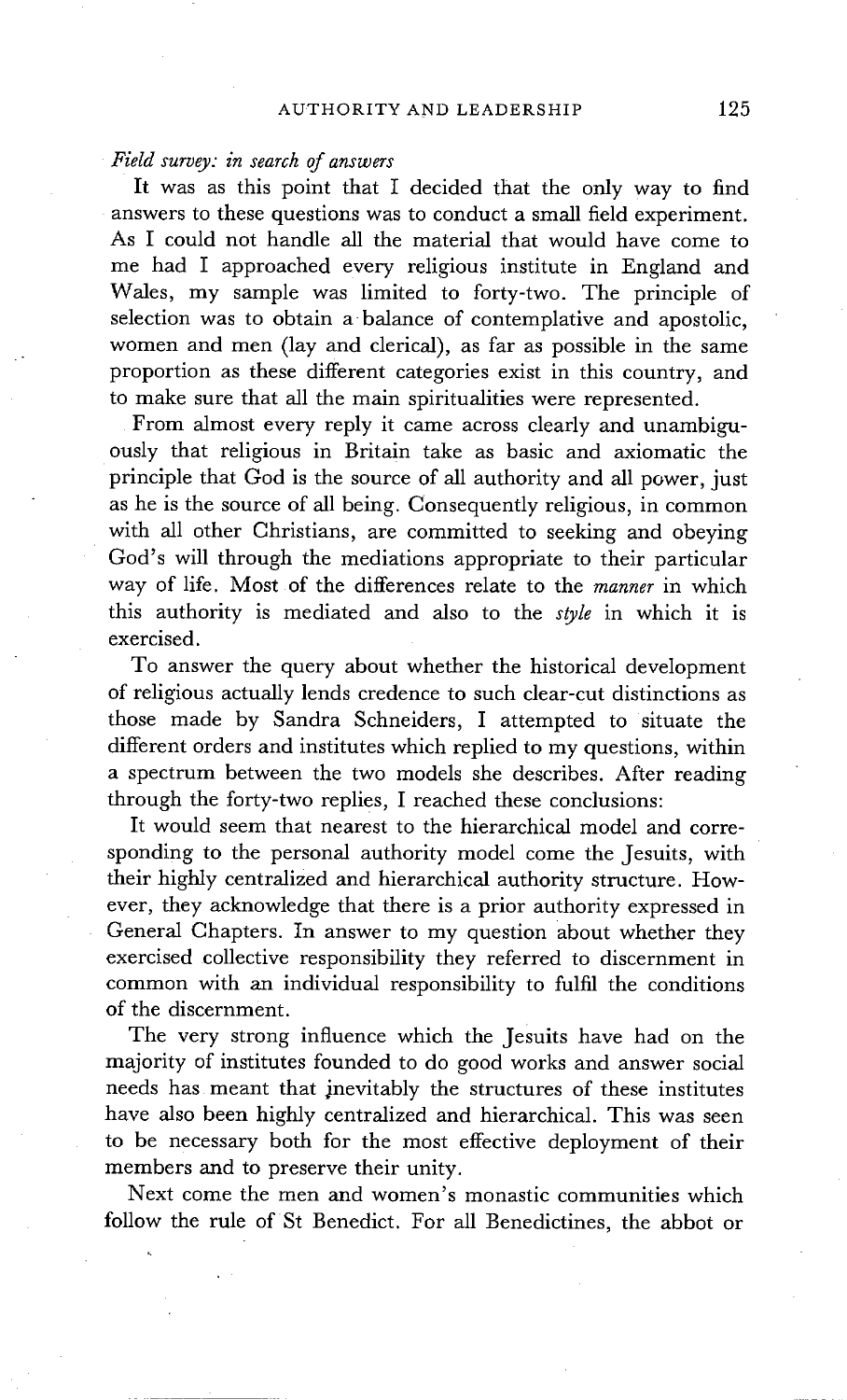abbess still unequivocally 'holds the place of Christ in the monastery'. 3 The only change mentioned is that there is now more emphasis on the abbot as 'pastor, healer of the sick, wise counsellor, lover of the brethren'. There is a sense in which these monasteries also hold that there is a prior authority in the whole community expressed at election time and in the fact that the abbot or abbess is obliged to consult the whole community on matters of importance, since 'the Holy Spirit often reveals what should be done to the younger monks'. 4 The clearest statement about the source of authority came from the Cistercians: 'Whatever the theory of the Abbot's authority, on one level he has it because his community has elected him'.

Next come the women's contemplative orders of other traditions (e.g. Poor Clare, Carmelite) who make a far stronger claim for the existence of a prior authority in the whole community than the men, based chiefly on the fact that the communities elect their abbess or superior, and also on the fact that the abbess is more obviously accountable to the whole community and could be deposed by the community. Presumably the men could depose the abbot if really necessary but the women thought it worth mentioning. In any case these communities (who either *were* completely autonomous e.g. Canonesses of St Augustine, or who still *are,* e.g. Poor Clares, Carmelites) stated quite clearly that although her authority belongs to the category of 'personal authority', the abbess received the authority 'to take the ultimate decision from the community'.

Among the Carmelites, Franciscans, Dominicans and Augustinians the tradition that made the strongest claim for the existence of a collective authority was the Augustinian. A quotation from an apostolic women's congregation of this tradition states their position clearly, 'In my Order authority is not seen as coming from above. It has always been the Prioress General with her Council who holds authority and she takes her mandate from the General Chapter of the Sisters, so it has always been a collective authority delegated by the group to a named leader'.

A few of the founders of the earlier apostolic women's orders chose the Benedictine or Augustinian Rule as did the Ursulines and my own Congregation. It is a well known fact that whatever Rule or spirituality these first women's apostolic orders chose, the Congregation of Regulars (the equivalent of CRIS) attempted to impose on them a strictly reformed monastic way of life. Often we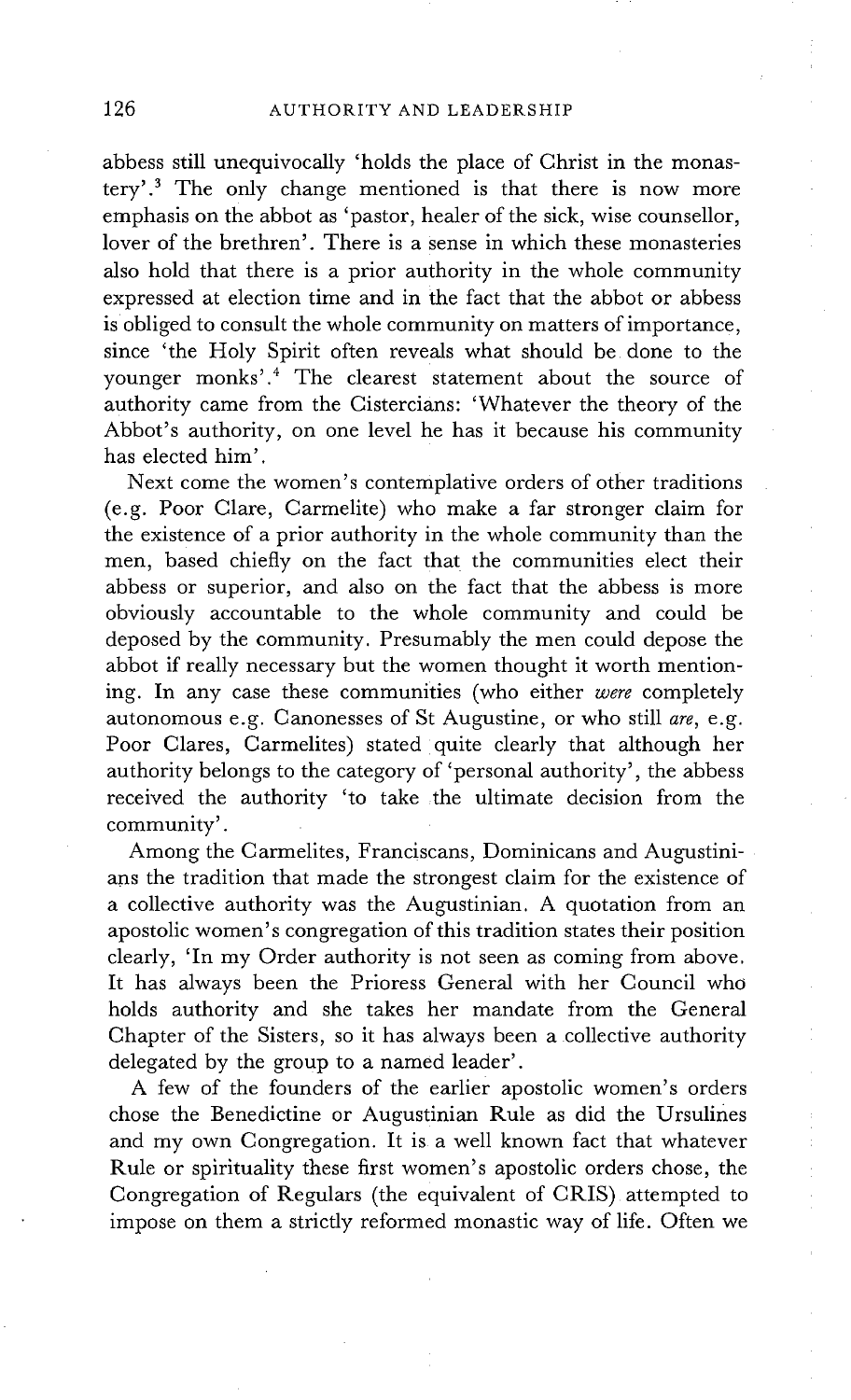have seen only the negative and restrictive aspects of this and not recognized the potentially positive effect on our structures of government. Once my own Congregation had been allowed, after nearly 400 years of existence, to drop the inappropriate monastic customs, we found that we had an older and more collegial form of government from which to draw, with a tradition of local electing and consultative chapters. This is because, until the early part of this century, all the 'monasteries' in my 'apostolic' congregation were autonomous, in spite of the fact that the founders (St Peter Fourier and Blessed Alix Leclerc) had both wanted a form of 'general government' in order to foster union and mutual aid between the monasteries.

So it was only in 1963 that the whole Congregation became united under a single generalate, the principal role of which is to promote unity among communities scattered in fourteen countries and four continents. The Superior General and her Council are required to make very few decisions. The principle locus of authority is therefore at local level. This is of great assistance in a congregation in such culturally different situations as ours. For an apostolic congregation to have a generalate with little or no power to 'send' people from one 'vicariate' to another (we are not organized in provinces as vicariates are far more flexible an arrangement) could prove to be to the detriment of the more needy parts. Instead of centralizing authority, however, the solution to this problem, if it cannot be found at local level, is being sought through an extended general council including all the vicars (or provincials). This is a return to greater collective authority. Our Augustinian spirituality combined with the same monastic traditions also made it easier to introduce participative structures at local level such as 'Open Assemblies'. All that has been said so far would seem to prove that there is no clear historical progression from one 'hierarchical' stance to a more 'participative' one.

When I began to look at orders mostly founded within the last two hundred years in relation to the exercise of collective responsibility, I found the picture became rather confused. Most of the men listed the ways in which 'collective responsibility' is exercised: through election to and participation in General and Provincial Chapters, through international commissions and through varying degrees of consultation at all levels. Nowhere was it said that there were any local communities without a local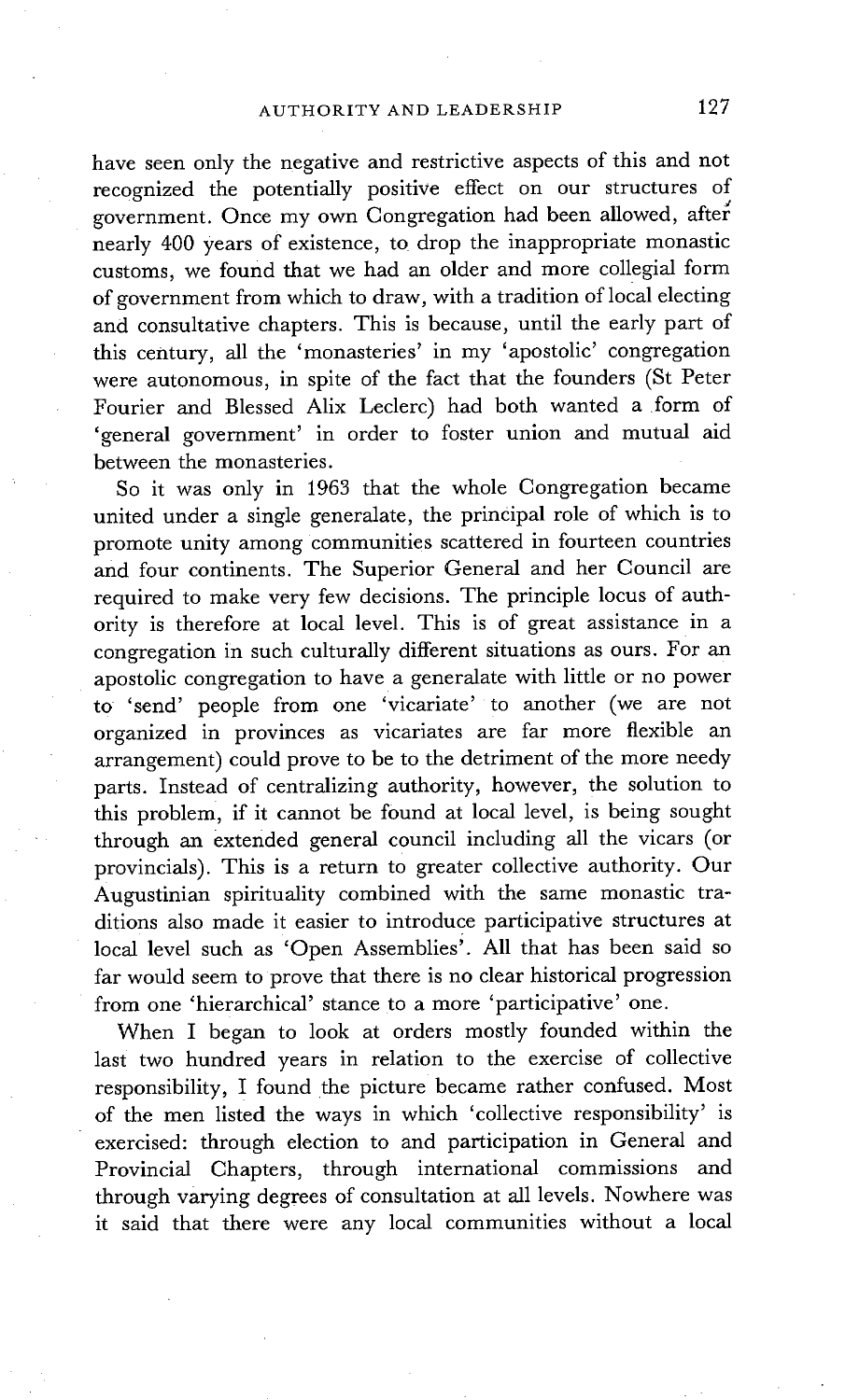superior. (My sample may not of course be sufficiently representative). The nearest was where 'the local superior had no council because this was now the whole community.'

With regard to 'collective authority' or 'collective leadership' the men on the whole seemed wary of these terms. There were only two or three references to 'collective leadership', one 'in the sense that all the provincials with the superior general are together responsible for the running of the Congregation (implementing the General Chapter)' and 'in the sense that both General Council and Provincial Council like to see themselves as a team and as having collective leadership'. (This order, Carmelites, actually predates any of the others and their Dutch counterparts have three co-provincials.) One person summarized the reasons for the difficulties and tensions in trying to live a more collective responsiblity or shared authority as 'the result of "divisive theology" depending on the age group, the ambivalence of *Perfectae caritatis* and the attempts of CRIS to arrest any tendencies to move away from the hierarchical model'. A rather obvious conclusion after reading all the replies is that all in the sample are living a mixture of the 'from above' and 'from within' models, a mixture of 'hierarchical' and 'participative' and the mix is different in every case.

And so it is with many of the women. But the difference between them is that it is in the women's congregations that the greatest divergence of positions is actually found. To illustrate this here are some of their statements: 'We do not have collective leadership. Authority is vested in the individual'. 'If collective leadership means being ruled by a team we do not have it but we have a model of consensus agreement.' 'We have collective leadership to some extent for we state in our Constitutions that all authority is exercised in a collegial manner, though the major superior in each area is recognized as bearing the final responsiblity.' 'We believe that authority resides in the whole community. All superiors and others in authority are either elected or appointed after consultation. The local superior is seen as a member of the community acting as centre and animator.' 'Authority resides in each member by virtue of her call, and in the community as a whole. We are supposed to have local superiors but in practice few communities. have them. If she existed her role would be to facilitate coresponsibility and community discernment. Superiors are not seen as having God's authority (did they ever?) but the institute's which is there to facilitate each one's obedience to God in the common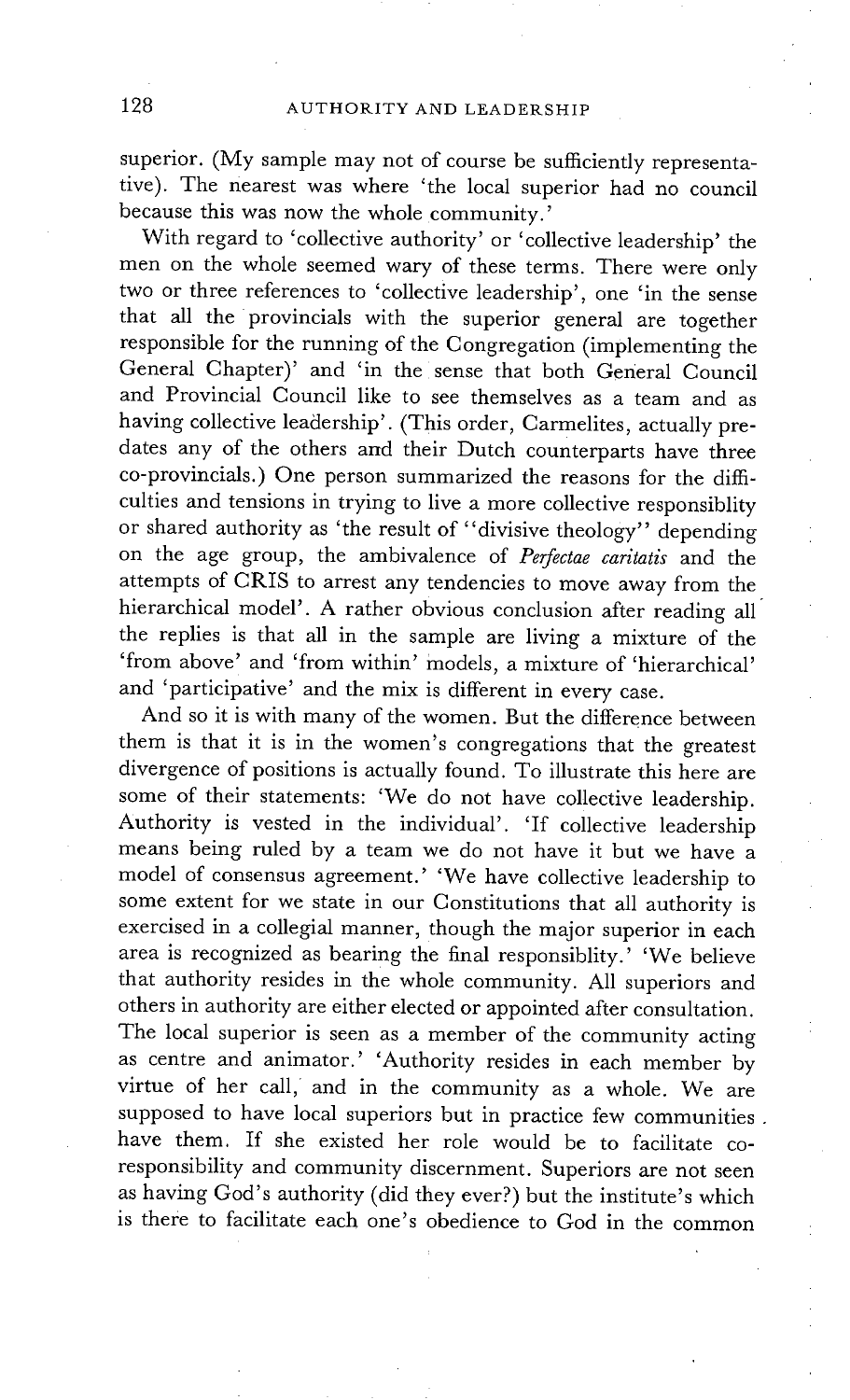mission.' At no point did any of the men express themselves like this.

Several women's congregations described how collective responsibility and even collective leadership is being exercised at local level in communities without superiors. The following statements illustrate this: 'In local communities shared responsibility is expected as most of our houses have no resident local superior. We have a "group superior" for three or four houses. The sisters work out with this superior what is expected by way of communication and reference'. 'Collective leadership exists formally in three communities with no sister-in-charge. In small communities most matters are discussed in community and a consensus reached. Responsibilities and duties are shared and each member is accountable to the whole community.' 'Community meetings are held regularly and the "community project" is formed by everyone together, arising out of each member's personal aspirations and apostolic activities.' Only two congregations mentioned 'team government' at General and Provincial level, one of them saying 'the Constitutions cannot express it but in practice decisions are made through consensus' and the other, taking it even further, that in practice the 'team is elected first and then the responsibilities are shared out'.

A fairly obvious conclusion to this section is that quite a few women's congregations in this country are probably beginning to move beyond what they have been allowed to express in their Constitutions.

### *A general conclusion*

As a conclusion to this small survey which I am sure does not do justice to the richness and diversity either of the religious congregations who were asked the questions or of those who did not have a chance to express themselves, I would like to attempt to suggest some reasons why women seem to be moving more quickly than men towards a more participative model of religious life. It is almost too trite to say that one of the most obvious reasons is that in many cases women religious had their authority structures imposed on them by men, either because they were founded by men, on the pattern of the men's orders, or because their Constitutions had to be approved by a Roman Congregation composed mainly of men, within an institutional hierarchical Church organized by men. But it is encouraging to discover that